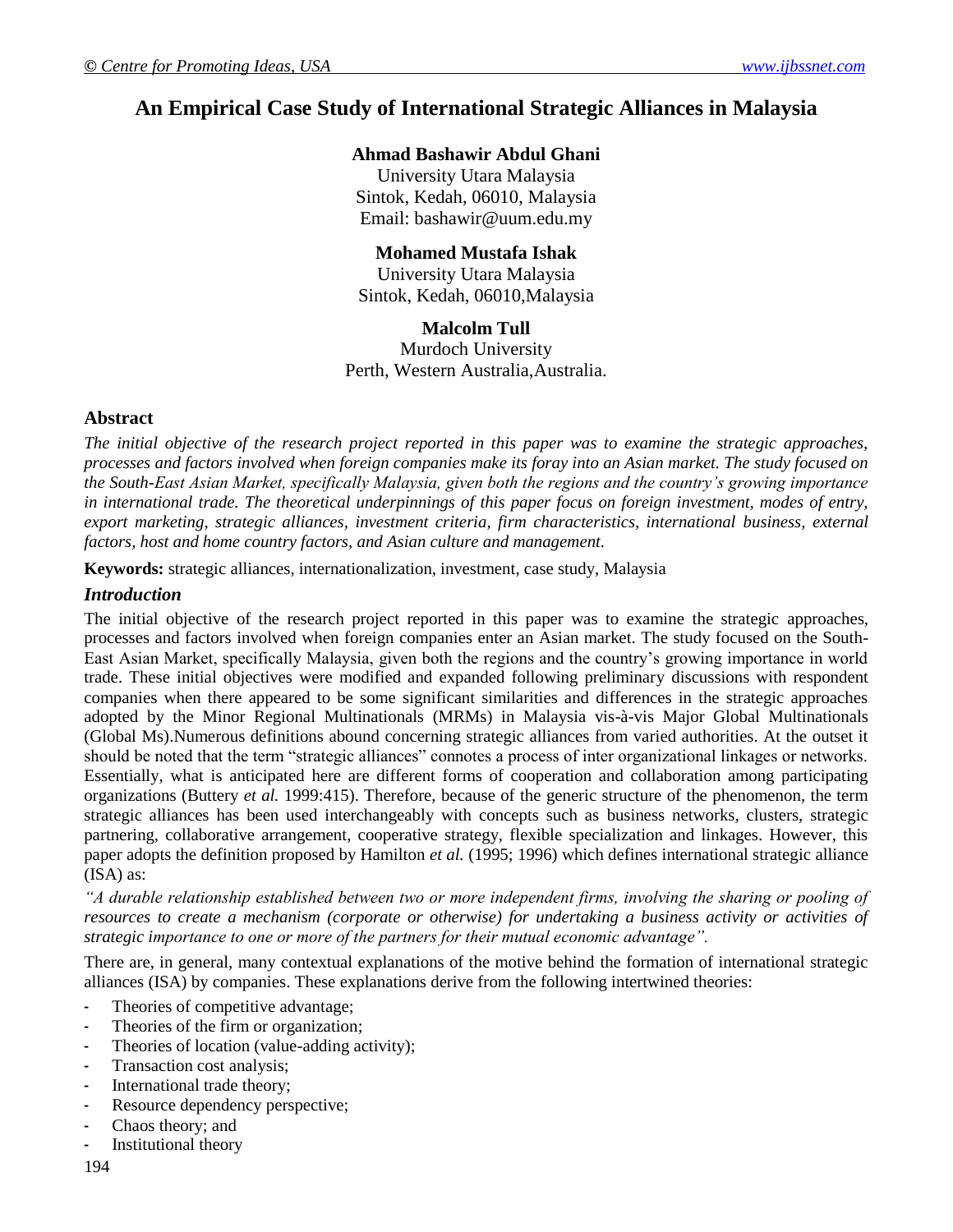Most of these theories are complementary, and the motives can be essentially summarized as being: market seeking; natural resource seeking; rationalizing or efficiency seeking; and strategic asset seeking. The last motive is seen as companies wanting to augment their competitive advantage globally. Within this ISA motivational paradigm, there are essentially three contextual components:

- The country or region of the investing firm and that in which they are seeking to invest.
- The industry and/or economic activity in which they are engaged.
- Firm specific characteristics.

This study normalizes for the first two of these components initially by selecting Global Ms and MRMs originating from distinctly different regions but investing in Malaysia, and then by choosing only the food industry as the focus of their economic activity. The study then reports on the specific characteristics of 11 firms within this focus group of respondents.

### **Venturing overseas: The literature**

The theoretical underpinnings of this paper focus on foreign investment, modes of entry, export marketing, strategic alliances, investment criteria, firm characteristics, international strategy, external factors, host and home country factors, and Asian culture and management (see Agarwal and Ramaswami, 2002; Barney, 2001; Beamish and Banks, 1997; Cavusgil and Zou, 2004; Contractor, 1994; Dunning, 1993; Gomes-Casseres, 1999; Kojima, 1995; Kumar, 2004; Lague, 2001; Mahoney and Pandian, 2002;McNicoll and Marris, 2003; Murdoch, 2003; Padmanabhan and Cho, 2006; Stewart, 2003). The research findings are examined and discussed in relation to the above studies, which stem mainly form the international business literature. Aspects of the literature more specific to objectives to this research are discussed further in the sections that follow.

### **Exporting**

Much of the theories in this area come from the literature on marketing and competitive advantage. Research in direct exporting covers a myriad of topics, such as export performance (Ayal, 2002); export behaviour and strategies (Cavusgil and Nevin, 2001); marketing mix and exporting (Christensen, Rocha et al., 1997); public policy and support for exporting, exporting problems, environmental parameters (economic, legal, political, industry, macro-environment) largely outside the firm"s influence, and managerial factors (Cavusgil, 1996; Cavusgil, 1994; Aaby and Slater, 1999). Sriram and Neelankavil (1999) suggest that export knowledge, commitment, and technological superiorities of the exported products have positive relationships with success. They also found that external support programmes such as government assistance towards exporters had a negative influence, because highly restrictive government regulations with respect to export licences had worked against any positive assistance provided by the government.

Leibold (1999) argued that individual companies and firms would benefit from a regional export focus. Leibold"s paper assumed that for individual firms to successfully export, they needed some form of assistance in terms of advice on exporting strategies from the home country government. Some governments tend to favour specific geographical regions over others, for example ASEAN over EC. This slant toward one region as opposed to another can be due to geographical proximity, common cultural ties, or strategic marketing considerations. A general model of exporting was provided by Aaby and Slater (1999) which summarised 55 different studies. These studies were all carried out by a variety of academics from countries in the northern hemisphere (USA, Canada, West Germany, Turkey, Norway, etc). Their study, although well cited in the literature, does not make any references to studies done in relation to MRMs or the Asian countries.

### **Value adding**

Value-adding functions are defined as those that contribute directly to the product"s value by inputs of labour, raw materials, packaging and marketing. For example, Asea Brown Boveri (ABB), one of the world"s largest international joint venture (IJVs) in power generation, anticipated to triple its global revenue (in the next five years) by having extensive local value added activities in each host country (Redding, 2005). Traditionally, adding value to a product means any action that directly transforms raw or semi-manufactured material to a completed product. The activities that do not add value to products include inspection, material transport, time spent in inventory, time waiting for processing, and others. Adding value to food products can occur either within the country producing the raw materials, or in the host country where the product is completed. The final decision about the location for adding value depends on the prevailing factors in either host or home country. These include each country's competitive advantages in terms of raw materials, costs of manufacturing and availability of infrastructure for downstream activities.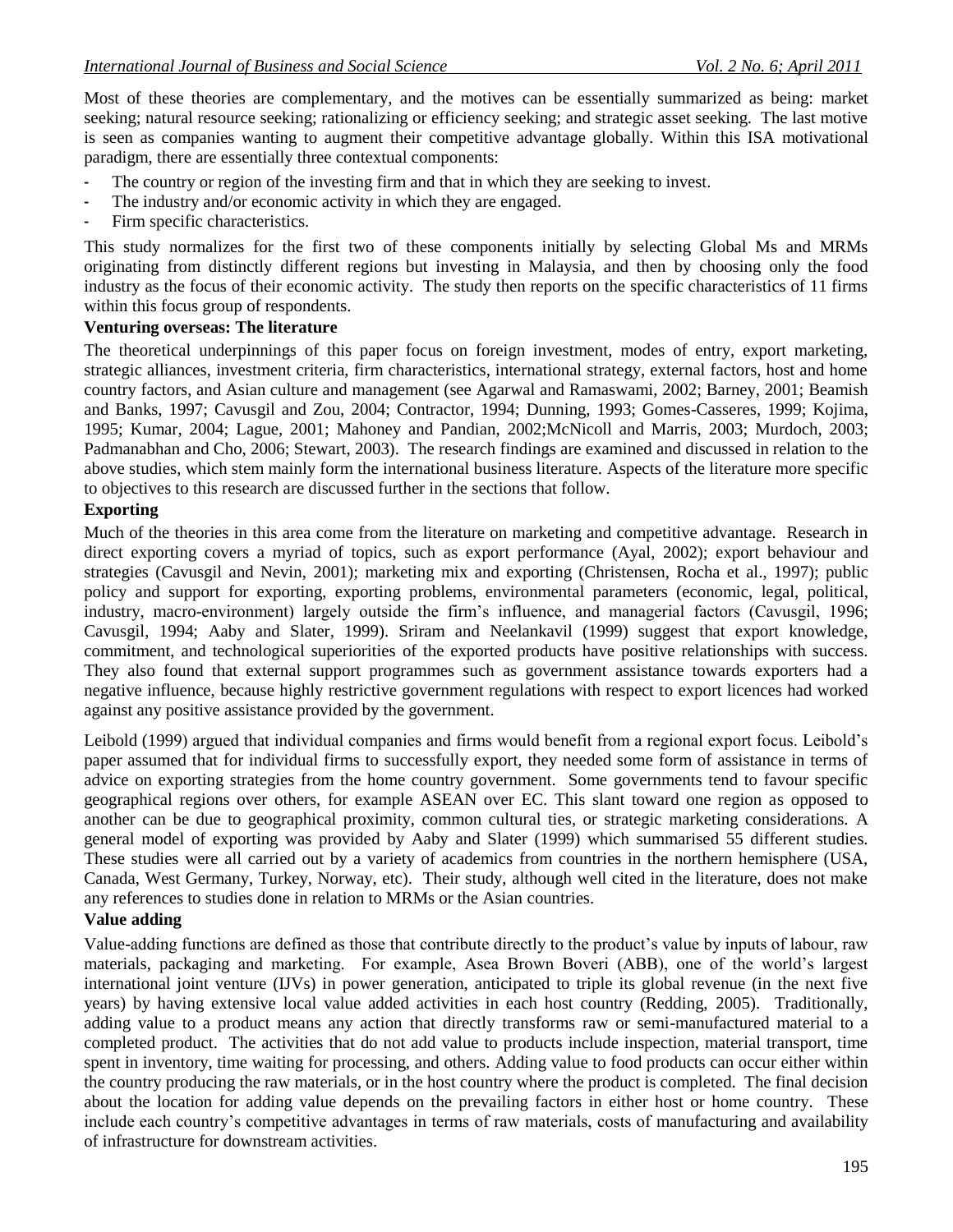An example of value adding with local raw materials in a host country can be seen in Kellogg"s manufacturing of 12 breakfast cereal brands in South Africa (Anonymous, 2003).Value adding has been discussed extensively by various researchers within the theories of location (Furzer, 1999; Eager, 2003; Fawcettt, 2003; Lotterman, 2003; Clausi, 2004; Roberts, 2004; Redding, 2005; Wilmore 2005). However, there are only a few practical examples cited therein pertaining to the Asian region. Muthaly (2003) identified Australian food products that could be exported to Malaysia after value adding in Australia. He argued that Malaysia"s ethnic population had maintained their separate identities in specific food products, but at the same time had concocted a gastronomic melting pot a spiced dishes.

### **Financial issues**

The theories here come essentially from the literature pertaining to the firm or organization, although the literature on location and competitive advantage also contribute to the theories in this area. For example, Chan (2005) measured the performance of US parent companies which were engaged either in IJVs or in Wholly-Owned Subsidiaries (WOSs) in a foreign country. His study focused on the effectiveness of IJVs versus WOSs and also attempted to show some distinctive financial characteristics of these firms. The performance indicators used were profitability ratios such as return on assets (ROA), return on sales (ROS), return on investment (ROI), return on equity (ROE), return on foreign investment (ROFI) and foreign income as a percentage of sales. Chan (2005) contends that since IJVs comprise two separate entities, the strategic relationship is problematic. Problems arise when two management teams with different nationalities, backgrounds, experiences, abilities, and perhaps objectives, are asked to co-operate, to pursue a common goal, to agree on common means and to work under the same authority. These issues create problems in terms of future planning and have a causal negative effect on the financial performance of the firm (Chan, 2005). Chan"s study therefore showed that WOSs had a better overall financial performance than IJVs.

Chan however claimed that firms engaged in IJVs tend to be larger and also have a greater presence in international markets than those which have WOSs. This has been supported by other research which indicates that firms entering via IJVs tend to have enough resources to diversify their operations into many countries rather than invest fully in one or a few WOSs. Production factors such land, labour, entrepreneurship and capital for IJVs are not as large as for WOSs. IJVs incur lower cost and resource commitments compared to WOSs and this result in a positive effect on the overall performance. These studies however, do not provide any predictive models of entry strategies for either IJVs or WOSs. In another study conducted by Agarwal and Ramaswami (2002), it was found that a firm"s ability to establish a WOS is constrained by their size and multinational experience. They further suggest the following in terms of host governments and WOSs:

*"The government in host countries, therefore, will not only have to develop policies that make it attractive for foreign firms to invest markets, but more importantly, will have to reduce their risk perceptions through regulations that permit repatriation of profits, majority ownership and control, patent protection for technology/products and enforcement of contracts (p. 21)".*

Beamish and Banks (1997) suggested that although the start up costs of a WOS is generally lower than that of an IJV, the long-term average costs may be much higher. This is due to the significant cost incurred by WOS to counter the lack of knowledge about the local economy, politics and culture of the host country. Gomes-Casseres (1999) showed that IJVs tend to be more unstable than WOSs in the long run. This was due to multinational enterprises" inclination to terminate some joint venture partnerships in order to adapt their ownership policies as they gained experience in the foreign markets.

### **Firm specific attributes**

Firm Specific Resources and Home Country Institutional Characteristics are sometimes referred to as resourcebased theory (Fladmore-Lindquist and Tallman, 2004). This theory focuses on how unique firm-specific resources can be used for competitive advantage under different situations (Barney, 2001; Mahoney and Pandian, 2002). Tallman (2001) contends that the concept of a firm"s resources provides important insight on the determinants of a firm"s performance. In an analysis of the 16 largest Canadian multinational enterprises, firm-specific advantages relating to marketing and experience were found to be the most important factors for their success as global competitors (Rugman, 1996). Sometimes these firm specific resources are referred to as idiosyncratic resources such as human, financial and organizational resources. Multi-National Companies (MNCs) utilize these firm specific resources in their worldwide strategy to practice cost minimization and profit maximization (Tallman, 2002).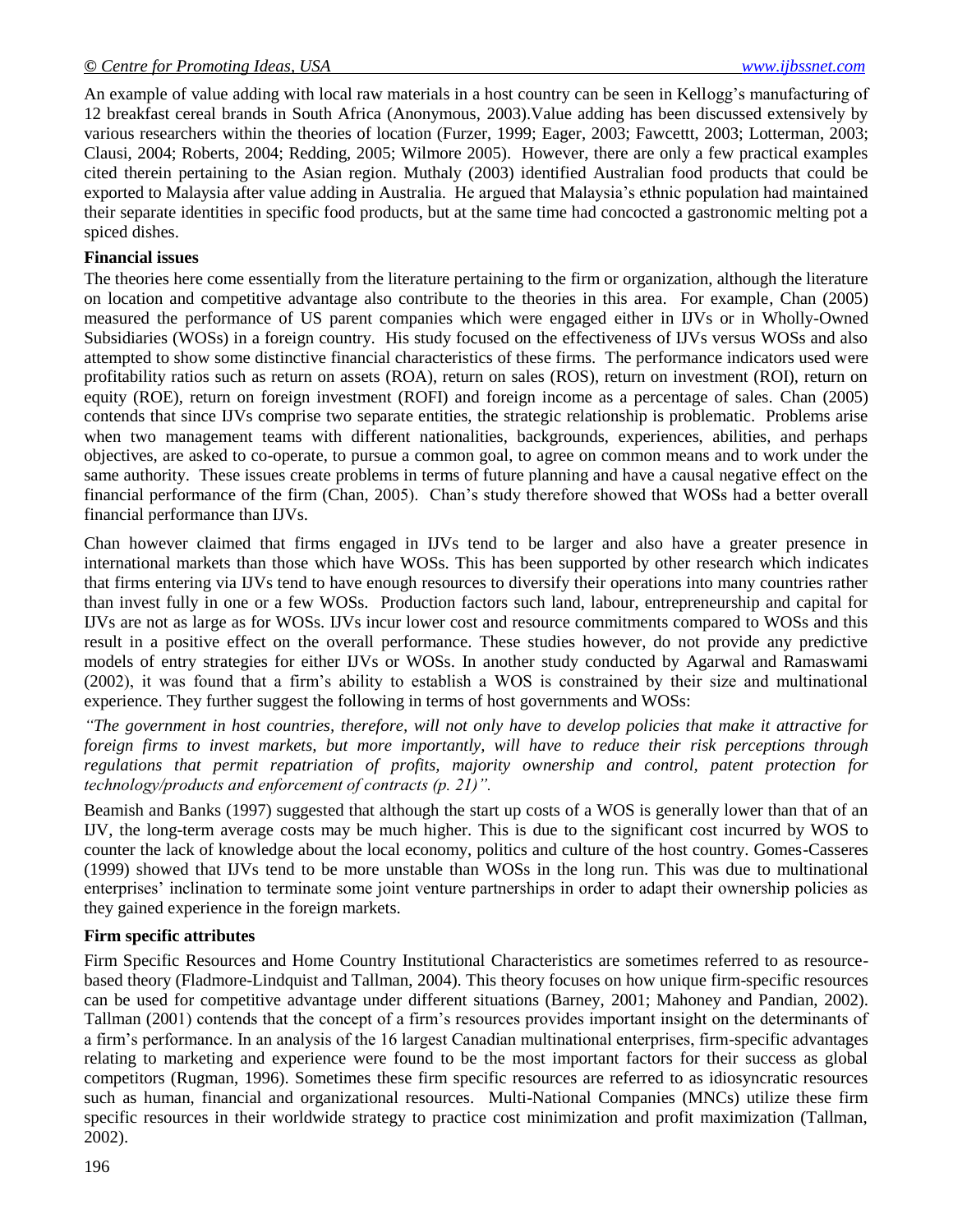Grant (2001) highlights, that, the key to a resource-based approach to strategy formulation is the understanding of the relationships between resources, capabilities, competitive advantage and profitability.The resources and capabilities of a firm are the central consideration in formulating its strategy (Table I). They are the primary constants of which a firm can establish its identity and frame its strategy, as well as the primary sources of a firm"s profitability. Collis (2001) examines the contribution that the resource-based approach makes to global competition and strategic management. His resource-based analysis relates core competence, organizational capability, and administrative heritage to strategy. Core competence comprises a set of differentiated technological skills, complementary assets and organizational routines and capacities. He also suggests that firm will choose product market positions that represent the best application of their core competence. Organizational capability consists of intangible resources such as management capability, which allow a firm to effectively implement strategies and continually upgrade its core competence. Finally administrative heritage refers to the organizational constraints on strategic choice in terms of both intangible cultural heritage (charismatic and corporate leadership style and organization culture) and the physical heritage (plant locations, office facilities and communication systems).

| A profile of firm specific resources<br>Firm specific resource | <b>Examples</b>                     |
|----------------------------------------------------------------|-------------------------------------|
| Financial                                                      | Cash flow, debt capacity, equity    |
| Physical                                                       | Fixed assets and inventory          |
| Human                                                          | Personnel and R&D capabilities      |
| Organisation                                                   | Corporate culture and relationships |
| Technological                                                  | Highly efficient product system     |

Table 1: A profile of firm specific resources with examples

Source: (Mahoney and Pandian, 2002)

Collis based his research on case studies of three firms in the worldwide metal bearings industry. He suggests that the resource-based view of the firm complements economic analysis and that both are essential to a complete understanding of global strategy. He concludes that resource-based strategies recognize that sustained superior performance is founded on applying unique firm-specific resources in a market rather than on the use of market power in an inefficiently structured industry. The impact of industry structure on firm performance is also highlighted by Ratnatunga (2005). Firm-specific resources such as intellectual property are internal competencies, which are intangible assets which MNCs are usually reluctant to share with other parties. As such this may result in MNCs choosing to have a WOS as compared to an IJV.

### **Venturing overseas: general models**

While the richness of the above literature cannot be fully captured in terms of diagrammatic models, the following two models (Figures 1 and 2) have been provided as a summary of the "conventional wisdom" of the literature in terms of the current study in order to provide a framework for discussion. Figure 1 illustrated the conventional wisdom of the link between a company's strategic focus to venturing overseas and the size of its relative investment in such overseas markets.Figure1: Strategic focus and relative investment matrix

#### **Strategic Focus to Venturing Overseas**

### **Figure I.**

| World<br>Marketer | Focused<br>Investment<br><b>Strategic Alliances</b> | <b>Global Company</b> |
|-------------------|-----------------------------------------------------|-----------------------|
| Exporter          | <b>Shipper</b>                                      | <b>Distributor</b>    |

High Low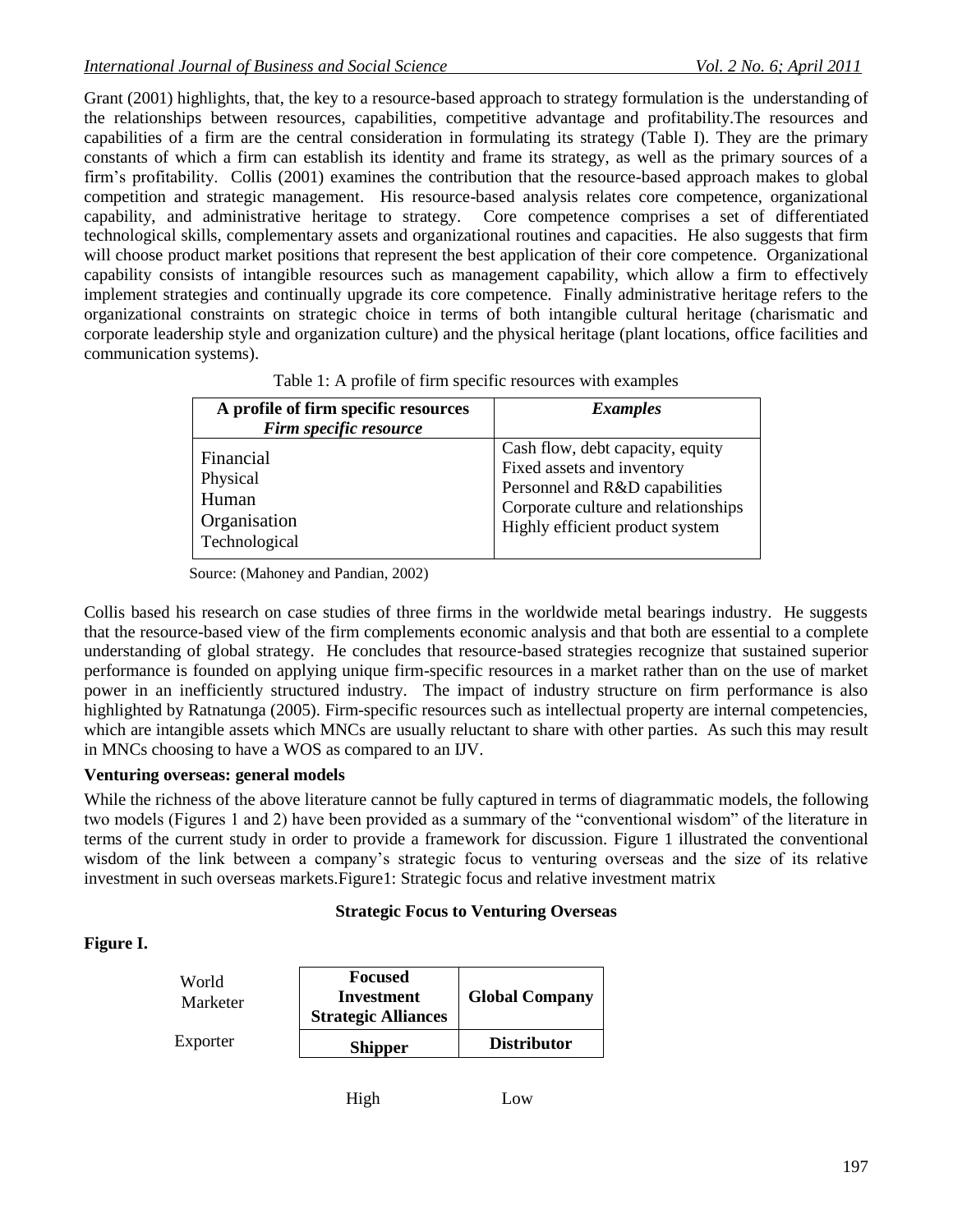### *Relative Investments in Overseas Markets*

A company with an export orientation and a low-relative investment is defined as a "shipper" who has limited involvement in exporting and often supplies export markets via foreign import companies. The relative investment of such companies is limited to the amount of "accounts receivable" from the importing company. In contrast, a company with a very high investment in the export trade is defined as a "distributor" as such companies tend to establish a sales office, appoint distribution agents and carry significant consignment stock in the foreign country. Such exporters also tend to invest heavily in promoting their product in the overseas market. The usual FDI motive of an exporter is market seeking. Companies with a "world marketer" strategic focus can limit their investment by concentrating on specific countries or regions and/or by entering international joint ventures (IJVs) and other "strategic alliances" with local partners. As their investment levels increase, these world marketers tend to set-up wholly-owned subsidiaries (WOSs) and operate in all major markets, becoming global companies. The FDI motives for such companies could be any of the four motives listed earlier, i.e. market seeking, natural resource seeking, efficiency seeking and/or strategic asset seeking.

Figure 2 categorises companies in terms of their total investment in a foreign country and their relative market share in their selected target market(s).

**Figure 2.** Relative market share/investment size matrix

#### **Relative Market Share**



The conventional wisdom in the literature is that companies enter a foreign market as "Beginners" with a relative low investment (either as shippers or via strategic alliances – see Figure 1) the consequence being a relatively low market-share (Guisinger, 1995; McClintock, 1998). If they are fortunate enough to capture a relatively high share in their market niche with still a low investment base, then they would be "Achievers", i.e. companies achieving high returns on investment (ROIs). Such companies tend to be IJVs or small subsidiary companies catering to niche markets.When a "Beginner" company continues to invest heavily in the overseas venture, there are two obvious outcomes: the capturing of a high relative market share and a resultant "Dominator" position in the niche sector, or the failure to do so resulting in low returns on investment and thus an ultimate withdrawal from the market as a "Divestor". Strategic long term investments in some cases do not have any returns for at least the first few years of operation in new markets.

The research project was initially designed to obtain case study information on a number of foreign food companies which had invested in Malaysia, especially in terms of their strategic approaches, investment bases and market share achievement. However, subsequent to the preliminary discussions with the respondent companies, the researchers believed that the conventional models depicted in Figures 1 and 2 needed to be studied further. The study, which resulted in a modification to Figure 3, is discussed at length in this paper, and form the essence of the contribution of the research project.

#### **The Malaysian Food Manufacturing Industry**

Figure 3 provides an overview of the Malaysian Food Processing Industry. The food industry comprises modern industries and cottage industries.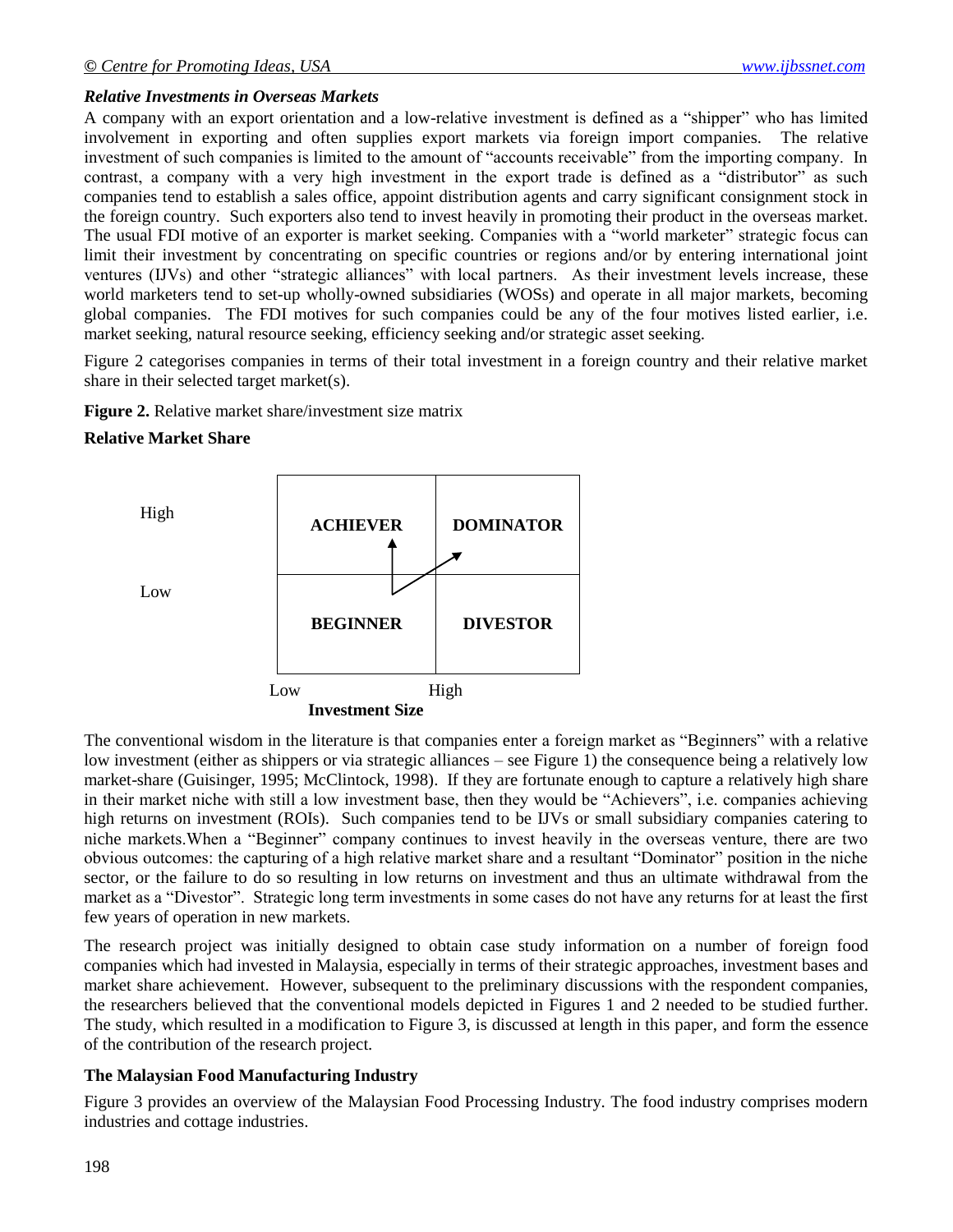

**Source:** Interview with Ministry of Agriculture, Malaysia – March 2006

### *The modern industry sector*

The modern food industry sector comprised multinational companies located in Malaysia which contributed to about 75 percent of the total ("Modern" plus "Cottage"), output of approximately US\$2.5 billion (Wan Daud, 2003). Some of these MNCs have operated in the country for the last five decades. These MNCs are controlled from their headquarters located in Europe, the USA, Japan, Australia and New Zealand. The companies that fall into the modern industry sector are the large multinational food companies and large local food companies (semi and fully government owned and private companies). Table II provides a list of Malaysia"s leading food companies (public listed food processing companies) and these companies both local and foreign food companies who have floated their shares on the Malaysian stock exchange.

| Name                                              | Year | Products               | Country of Origin |
|---------------------------------------------------|------|------------------------|-------------------|
| Ajinomoto                                         | 1962 | Seasonings             | Japan             |
| Carlsberg                                         | 1971 | Beer                   | Denmark           |
| Chocolate products                                | 1970 | Chocolate              | Singapore         |
| Cold Storage                                      | 1968 | Dairy and meat         | Malaysia          |
| Dutch Baby                                        | 1963 | Milk                   | Holland           |
| Federal flour mills                               | 1962 | Wheat flour            | Malaysia          |
| Guinness                                          | 1964 | Beer and stout         | UK.               |
| <b>KFC</b> Holdings                               | 1980 | Poultry meat           | <b>USA</b>        |
| Khong Guan                                        | 1969 | <b>Biscuits</b>        | Malaysia          |
| Malaysian flour mills                             | 1961 | Wheat flour            | Malaysia          |
| Nestle                                            | 1912 | Milk, cereals, noodles | Switzerland       |
| United Malaysia flour mills                       | 1961 | Wheat flour            | Malaysia          |
| Yeo Hiap Seng                                     | 1959 | Canned food            | Singapore         |
| <b>Source:</b> Kuala Lumpur Stock Exchange (2006) |      |                        |                   |

#### **Table II. Public listed food companies in Malaysia**

These food companies utilize high technology, import raw materials and also value-add in many product areas. They are mainly involved in flour milling, manufacturing dairy products, preparation of poultry meat, and sugar refining. Large trading companies (Diethelm Malaysia, East Asiatic Company, Eastern Agencies, Harpers Trading, PSD Trading and Boustead Trading) and specialist importers (Pok Brothers, Ben Foods, Ad-East, etc.) are actively involved in production (i.e. manufacturing under licence) and distribution of a variety of branded food products. A list of these branded products can be seen in Table III.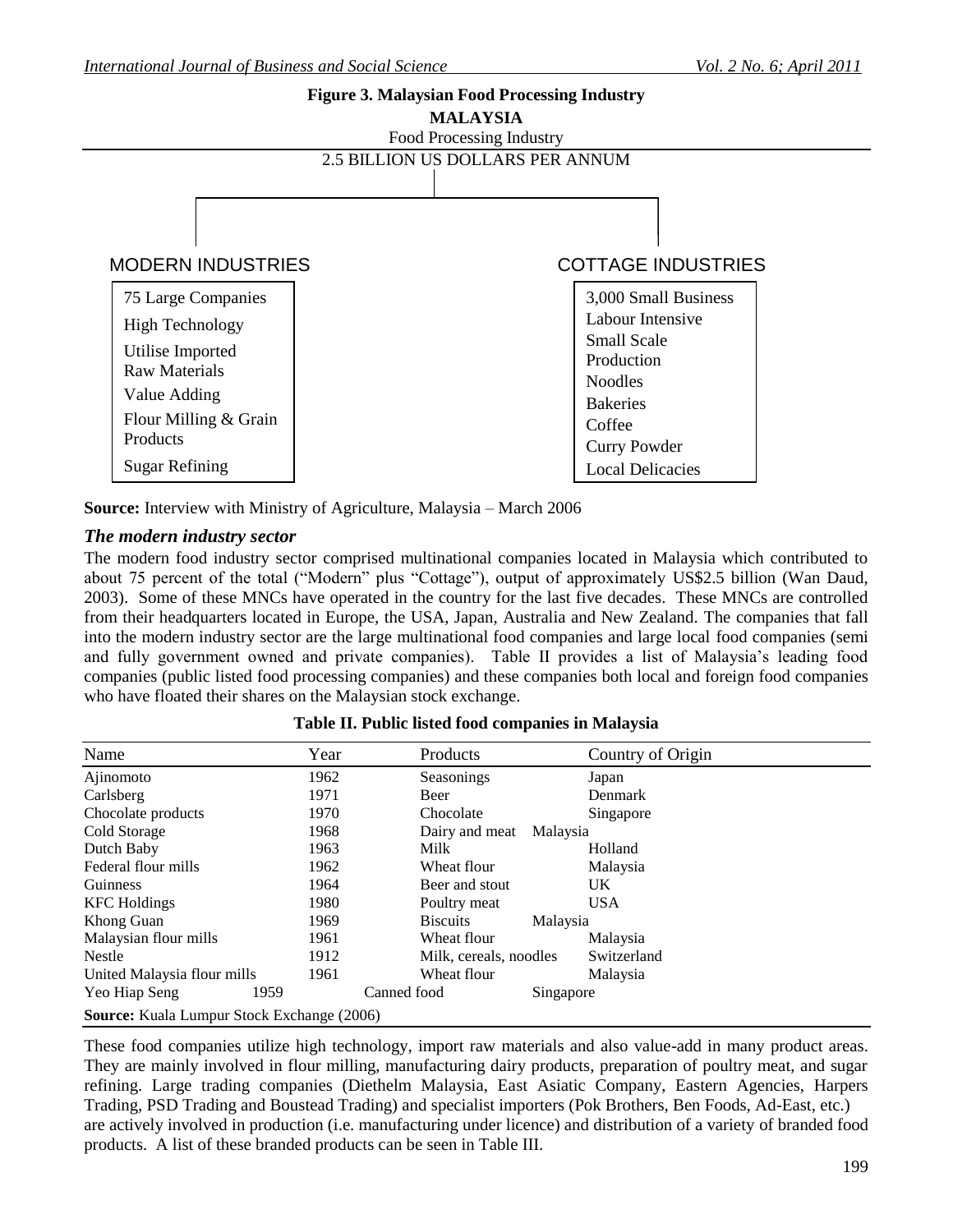There is also a high incidence of eating out, and many Malaysians, especially the younger generation patronize fast food outlets (KFC, McDonalds, Pizza Hut, White Castle, Domino Pizza, Subway, Nando"s etc.). This can be attributed to the increased level of urbanization in Malaysia. The World Bank Development Report (2001) indicated that Malaysia's urban population was 26 percent in 1965, which by 2000 had risen to 42 percent. Projections for the year 2008 show an urban population of 65 percent.

### **The cottage industry sector**

There are about 3,000 small food businesses situated all over the country. These food businesses are very family oriented and extremely labour intensive in most cases. There are a few small scale operations located in each state of Malaysia. These family businesses are concerned mainly with making noodles, cakes, curry powder, and other local delicacies. These manufacturers utilize raw materials, some of which are imported via local importers and distributors, and also from the modern industry factories.

| Malaysia Food Market                                                                                                                            |                                                                                                                                        |
|-------------------------------------------------------------------------------------------------------------------------------------------------|----------------------------------------------------------------------------------------------------------------------------------------|
| <b>Major food brands</b>                                                                                                                        | <b>Products</b>                                                                                                                        |
| <b>Kelloggs</b><br>٠                                                                                                                            | <b>Breakfast cereals</b><br>٠                                                                                                          |
| <b>Nestles</b>                                                                                                                                  | Instant coffee, cereals, condensed milk, juices,<br>٠<br>breakfast cereals, sauces and noodles<br><b>Snack foods and biscuits</b><br>٠ |
| <b>Nabisco and Twisties</b><br>٠                                                                                                                | <b>Cheese</b><br>٠                                                                                                                     |
| Kraft<br>٠                                                                                                                                      | <b>Chocolates</b>                                                                                                                      |
| Mars, Van Houten, Kit Kat, Kandos and Cadbury<br>٠                                                                                              |                                                                                                                                        |
| Peters, Walls and Magnolia<br>٠                                                                                                                 | Ice cream                                                                                                                              |
| Gardenia, Cold Storage, Federal Baker<br>٠                                                                                                      | <b>Bread</b><br>$\bullet$                                                                                                              |
| <b>Meadow Lea, Planta</b><br>٠                                                                                                                  |                                                                                                                                        |
| Carnation, F&N, Dutch Lady, Dumex and Anchor<br>٠                                                                                               | <b>Margarine</b>                                                                                                                       |
| Heinz<br>٠                                                                                                                                      | <b>Milk</b><br>$\bullet$                                                                                                               |
| Pepsi, Coke, Seven Up, Fanta, F&N, Orangina,<br>٠<br>Magnolia etc.<br>McDonalds, KFC, Pizza Hut, A&W, White Castle,<br>٠<br>Shakeys Pizza, etc. | Baby foods and jam<br>٠<br><b>Soft drinks</b><br>٠                                                                                     |
|                                                                                                                                                 | <b>Fast food outlets</b><br>$\bullet$                                                                                                  |
|                                                                                                                                                 | I                                                                                                                                      |
| Source: compiled from various food magazines                                                                                                    |                                                                                                                                        |

|  |  | Table III. Major food brands in Malaysia |
|--|--|------------------------------------------|
|  |  |                                          |

#### **Food companies**

In Malaysia, similar to many Asian countries, undertaking case-study research is always difficult as data collection via lengthy interview is frowned on by most organizations even those that are foreign owned (Ragayah, 1999; Chia, 1996; Lecraw, 1981). The researchers therefore approached the Malaysian Industry Development Authority (MIDA) to provide an "introduction" to the foreign food companies operating in the country. A list of 16 such companies was provided. Eleven of these food companies agreed to be interviewed in Malaysia, in early 2006, comprising 68.75 percent of all the foreign food companies provided by MIDA. These respondent companies can also be categorized as follows: two foreign wholly owned subsidiaries (WOSs) and nine international joint ventures (IJVs). It is interesting to note that of 116 companies provided by MIDA, 12 were major global multinationals (Global Ms) operating from head offices relatively distant from Malaysia and the remaining four were minor regional multinationals (MRMs) with head offices relatively close to Malaysia.

Although the study initially set out to seek similarities of differences to venturing overseas by WOSs and IJVs, it was observed in the preliminary discussions with the respondents that while there seemed to be significant differences in the strategic and investment approaches between the closer MRM and the more distant Global M food companies in the respondent group, there were also interesting similarities in the performance outcomes between these two categories of multinationals. For example, among the four respondent MRMs, there were two IJVs and two WOSs. Although their investment bases seemed to be much lower than the other Global Ms they also enjoyed a high relative market share in their niche-markets. The Global Ms also enjoyed high market shares, but their investment levels seemed to be significantly higher. Some of the reasons for these similarities (in market share) and differences (in investment base) seemed (during the preliminary discussions) to stem from their relative size and the proximity of their home country base to Malaysia.The four MRMs also had a different approach to the ASEAN region than did the other Global Ms based in Malaysia. While many of the Global Ms had also set up subsidiaries and IJV s in other ASEAN countries, the MRMS had only the Malaysian organization as a foreign investment, and exported to the other ASEAN countries from their Malaysian base.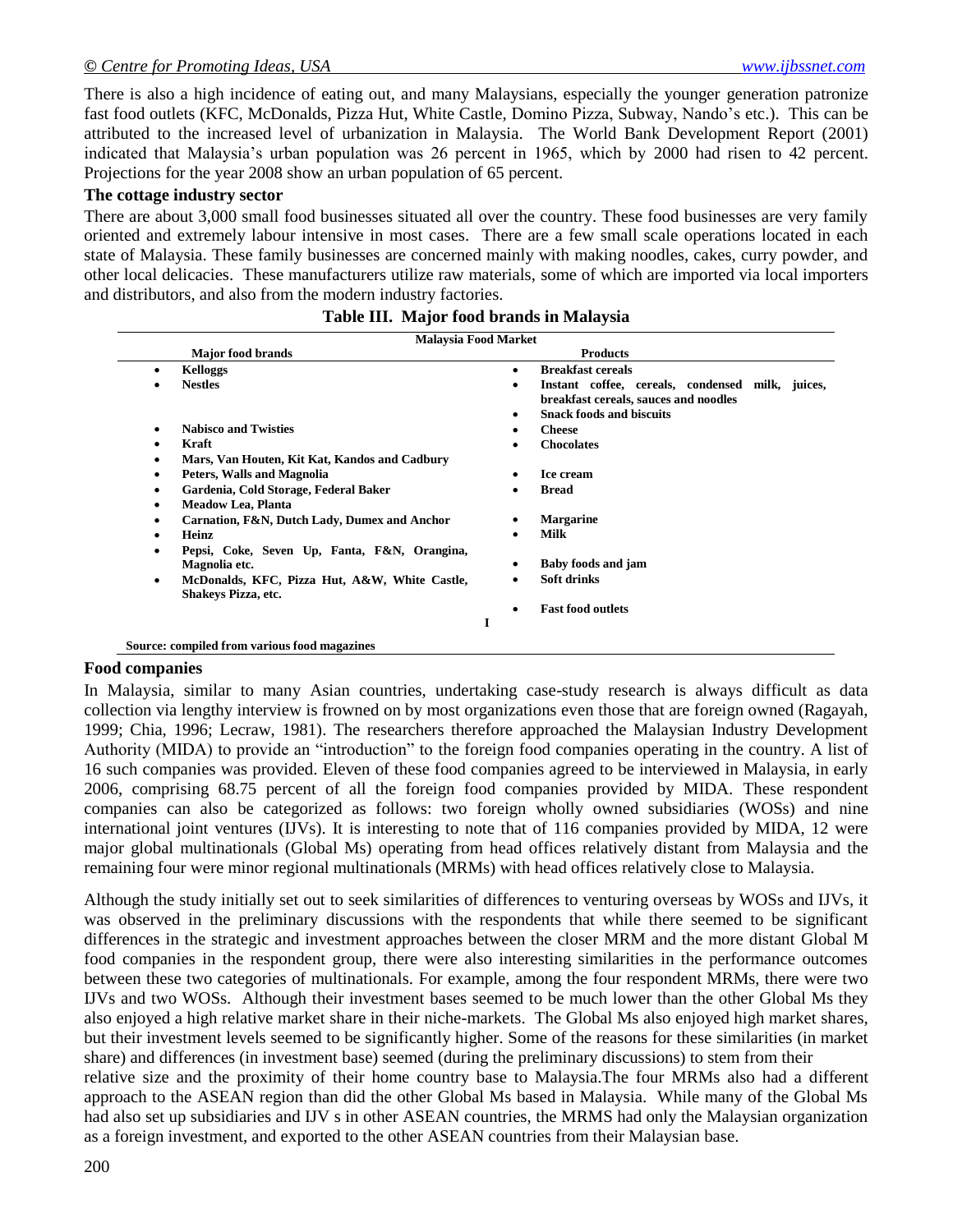# **The objectives of the research study**

Due to their basic strategies, companies venturing into foreign markets via IJVs have different characteristics to those venturing via WOSs. The initial objective of this study was to examine these differences in the strategic approaches more closely. However, significant differences in approach and similarities in outcomes were also observed in the preliminary discussions especially between Global Ms and MRMs. Therefore, researchers decided to modify and expand their research objectives by also comparing and contrasting the strategic approaches to venturing overseas between these two groups of multinationals.

Two testable propositions were developed from the above modified research objectives as follows:

P1: That there were significant differences in terms of value-addition, asset utilization, financial structure and regional exporting strategy between the Minor Regional Multinationals and Major Global Multinational food companies operating in Malaysia.

P2: That there were significant differences in the investment size to market share variables between the Minor Regional Multinationals and Major Global Multinational food companies.

Data were gathered from the 11 case studies, and the questions asked to the respondent companies were both structured and unstructured. All interviews exceeded two hours, some taking as much as six hours. The emphasis was on the dynamic processes involved in their strategic approaches to venturing overseas. The research follows a multiple-case, holistic design (Yin, 1994; Punch, 1998). Cases are examined against the models presented in Figures 1 and 2 to either confirm the conventional wisdom or explain reasons why there are deviations. The design follows a replication logic, whereby each case in analogous to a single experiment. Obtaining similar results across cases is like achieving similar results across a number of experiments, i.e. the results are replicated. When the results are not replicated, the researchers provide a theoretical explanation. If this result can be predicted and replicated under pre-specified conditions (e.g. exporting vs IJVs) then the theoretical explanation is confirmed (Yin, 1994). The balance of this paper proceeds with a discussion of the results of the structured interview results. This is followed by a discussion of the unstructured interview responses, especially in terms of the Global Ms in Malaysia. Comparisons are made between the MRMs and the Global Ms, especially in relation to the strategic objectives of such companies venturing to Malaysia. It is argued that the lessons learnt from these specific observations can be applied generally with regards to food companies venturing overseas to an Asian market.

# **The results:** *The structured questionnaire results*

The discussions that follow will evaluate the responses to a structured questionnaire administrated at the time of the interview. Table IV provides an overview of the responses.

|                                                           | Global Ms (7) |           | MRMs(4)    |          |
|-----------------------------------------------------------|---------------|-----------|------------|----------|
| <b>Variable</b>                                           | Mean          | Std. dev  | Mean       | Std. dev |
| Sales $(\text{Smithions} - 2005)$                         | 91            | 109       | 352        | 264      |
| Malaysian market sales (%)                                |               |           |            |          |
| Percent of domestic sales (%)                             | 63.17         | 36.61     | 85         | 17.32    |
| Exports $(\% )$                                           |               |           |            |          |
| <b>Percent of export sales</b>                            | 36.83         | 36.61     | 15         | 17.32    |
| Market share in Malaysia (%)                              | 42.83         | 29.05     | 42.50      | 17.08    |
| Growth rate in Malaysia                                   | 8.67          | 4.97      | 21.25      | 6.29     |
| Percent of exports to ASEAN countries                     | 11.67         | 2.89      | 16         | 5.66     |
| Value adding in Malaysia (percent of total value)         | 61.5          | 34.68     | 76.25      | 14.93    |
| Local equity $(\% )$                                      | 38.5          | 37.99     | 21.75      | 27.43    |
| Foreign equity $(\% )$                                    | 61.5          | 30.26     | 78.25      | 27.43    |
| <b>Tptal staff (actual)</b>                               | 479           | 617       | 102        | 82       |
| Total fixed assets (£millions)                            | 39            | 47        | 2.12       | 0.53     |
| Community expenses (£thousands)                           | 215           | 507       | 3.12       | 2.4      |
| Product life cycle (stage 1-4)**                          | 2.57          | 0.535     | 2.25       | 0.5      |
| <b>Years of operation in Malaysia</b>                     | 20.57         | 11.93     | 6.5        | 7        |
| International activity of parent company*** (Likert of 7) | 5             | 2.828     | 6.75       | 0.5      |
| Used local brands (number of responses)                   | 6(85.7%)      | NA        | $4(100\%)$ | NA       |
| Plans to invest ASEAN (number of responses)               | 6(85.7%)      | <b>NA</b> | 1(25%)     | NA       |

**Table IV.** Means and standard deviations for foreign food company respondents in Malaysia

**Notes: \*Value adding constitutes raw materials (both imports and locally obtained in Malaysia), labour and overheads obtained in Malaysia; \*\*PLC = Stage of product life cycle (1= introduction; 2=growth; 3= maturity; 4= decline); \*\*\* Extent of international activities of the parent companies .A score of "1" being low level and "7" being extensive , were given respondents**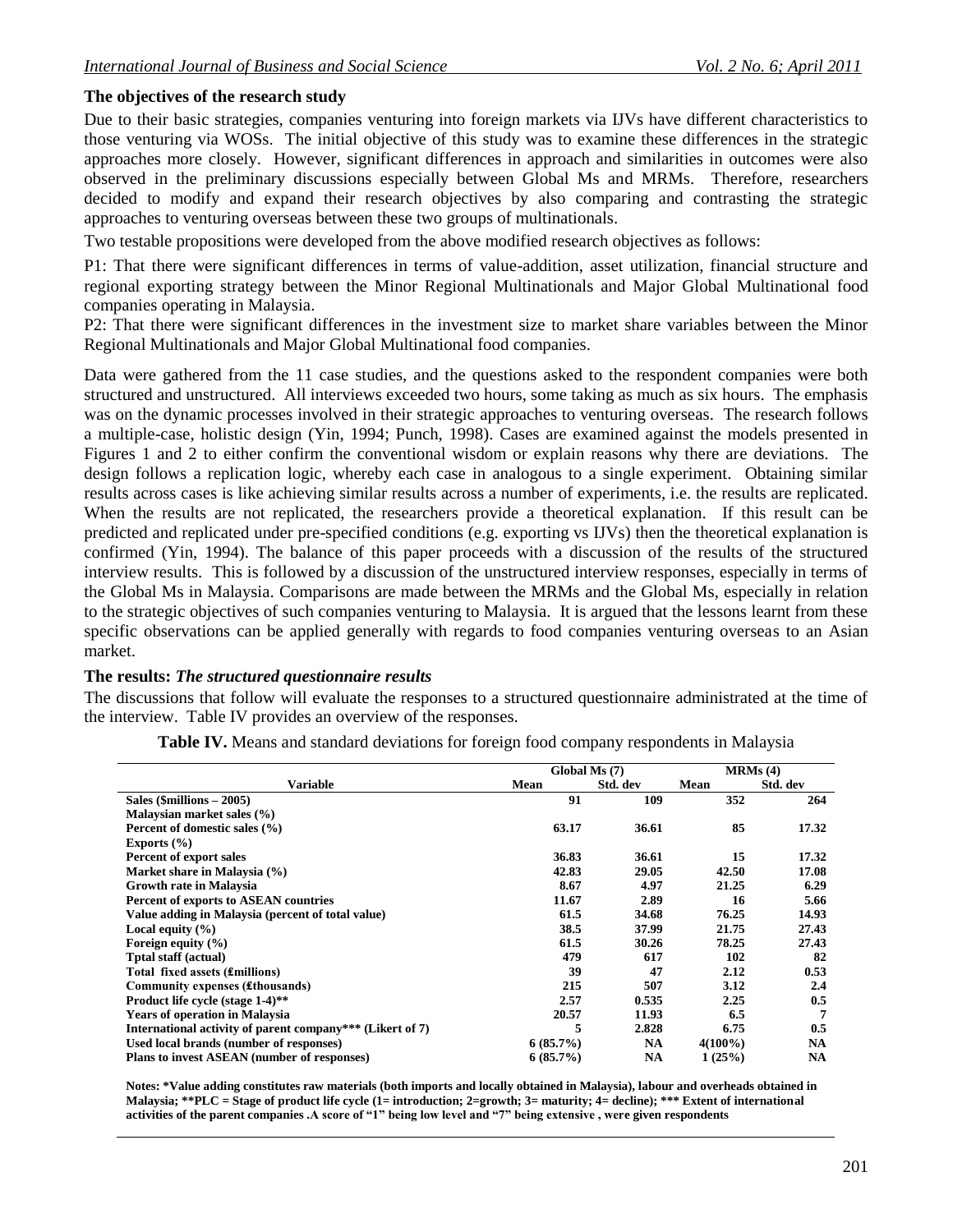### **The key financials**

### **Sales**

Global Ms had the highest mean sales (USD 91 million), being more than 25 times that of the MRMs operating in Malaysia at the time. However individual percentage domestic sales to total sales ration of these MRMs within Malaysia was higher (85 percent). The Global Ms also had the highest percentage of export sales (36.83 percent) in the region, although their percentage of exports within ASEAN was on average lower than the MRMs based in Malaysia. Reasons for these differences are discussed later in this paper.

### **Fixed assets**

On average, Global Ms had fixed assets which were close to 15 times (USD 39 million vs USD 2.12 million) higher than for MRMs. Companies tend to be more comfortable as they gain experience in a foreign environment. The Global Ms have been in Malaysia for very much longer than the MRMs (e.g. Nestle has been there since 1912) and this may explain their higher investment in fixed assets.Previous studies (Barney, 2001; Mahoney and Pandian, 2002) have suggested that high investment in fixed assets can be utilized as a competitive advantage because it forces competitors to follow a similar expensive route or risk being non-competitive. Production staff efficiency is one of the main areas that should provide some indication of effective utilization of companies' resources and competencies. The ratio of fixed assets to production staff as utilized in another study (Miller, 1997) has been adopted to measure the level of production efficiency between the types of food manufacturers. The utilization of ratio for fixed assets to number of staff controls for size (although size investment differs), and the results in Table IV suggest that both sets of food companies have utilized their fixed assets in a similar manner.

### **Equity**

The rationale for investment in equity follows the same arguments as for fixed assets. From Table IV, it can be seen that there is a significant difference between the MRMs and Global Ms in terms of foreign and local equity percentages. However the debt to equity ratio was similar for both companies.The MRMs had a lower percentage of domestic equity and higher percentage of foreign equity when compared to the Global Ms in Malaysia. This can be attributed to the fact that there were two IJVs and another two WOSs, and the average percentage of domestic equity would have been diluted by the equity for WOSs (no domestic equity).There was a higher level of equity in terms of a total investment by the Global Ms, which showed a more long-term commitment by them. This long-term strategy was mentioned in some of the unstructured interviews as an illustration of the differing strategic visions of the "Dominators" as compared to the "Achievers" (see Figure 2).

### **Local inputs and value-adding**

McMaster (2002) highlighted that 50 percent of the total wheat exports from Australia to Malaysia were valueadded by the noodle industry in Malaysia. An Australia-American joint venture (Simplot Australia, formerly Pacific Dunlop"s food division) planned to improve market share in Asia by adding value and rejuvenating its existing products to suit "Asian Palates" (Jarrett, 2006). It was also mentioned by this company that producers who did not adapt and value-add to their products would not utilize the market's potential. Therefore, it can be concluded that for companies to be successful in niche markets, value-adding and adapting to tastes, preferences and culture must be carried out. One of the major issues for the MRMs was however, that there are no appropriate raw materials available in Malaysia (due to climatic conditions) for manufacturing types of food products sold by the multinationals.

While the logic of value-adding is apparent, the dominance of the large food MNCs in Malaysia may also indicate the existence of a "Cross Cultural Palate" or an "International Palate" as the same food product seems to dominate in all countries around the world (for example, "Nescafe" by Nestle).The MRMs had a higher level of local value adding (76 percent) than the Global Ms (see Table IV). From the unstructured interviews, it became apparent that both MRMs and Global Ms in Malaysia utilized local labour and locally sourced buildings, plant and machinery for manufacturing and packaging the food products, while raw materials were mainly imported from their respective home countries.Value-adding in this study does not include inputs from multinational companies in terms of finished goods, or raw materials from home country or other overseas subsidiaries. The findings indicate that the MRMs utilized more local resources than Global Ms. Interviews with the Global Ms on the other hand confirmed that they had a standard resource allocation formula in providing semi-finished products to each of their overseas subsidiaries. This would have attributed to their lower level of value-adding in Malaysia.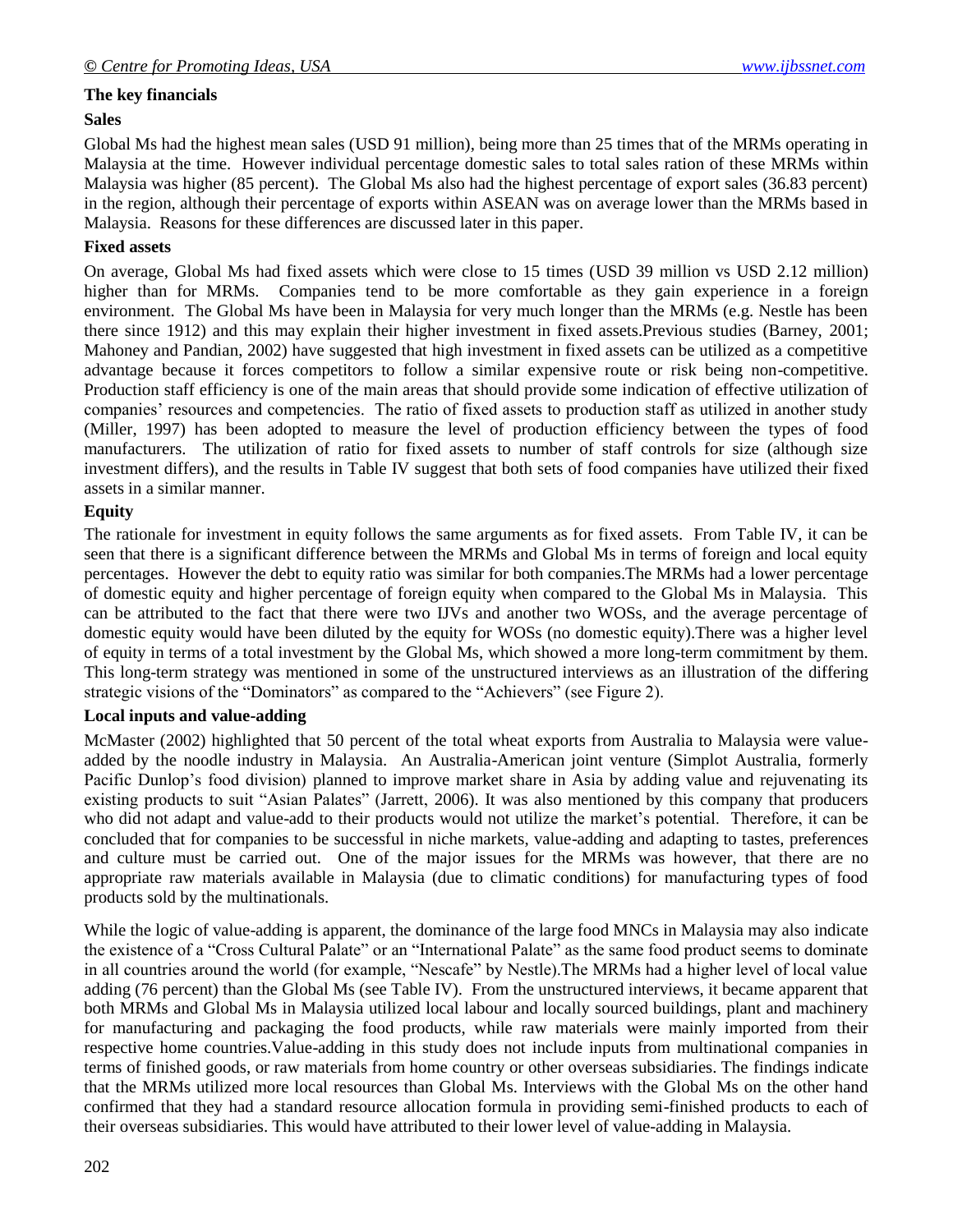### **Community expenses**

From a societal standpoint, the Global Ms had the highest commitment in terms of community expenses. They spent on average about USD215 thousand for community expenditure. Notes from the unstructured interviews show that this was spent on projects pertaining to education, building of parks, recreation centres and sponsoring special events. These expenses helped companies to build closer ties with the local community. There is a significant positive correlation between sales and community expenses among the Global Ms in Malaysia. Such a correlation is to be usually expected because many companies set community expenditure budgets on a percentage of sales basis.

#### **The foreign venturing strategy**

### **International focus**

The MRMs" home country offices had high levels of international focus in their activities, and this was confirmed by their high average of 6.65 out of seven on a Likert scale in terms of valuing the importance of such activities (see Table IV). The MRMs had parent companies that were proactive in international markets, suggesting that it was the constant interaction with the international market that helped them realize the opportunity in the Malaysian market and also the ASEAN region as a whole.

#### **Exports within region**

The MRMs also had the highest percentage for exports within the ASEAN region (16 percent) among the food companies in this study (see Table IV). However, in terms of dollar value of exports, it was very much lower for MRMs. Although the Global Ms had a smaller percentage of exports (12 percent) within the ASEAN, this was based on a very much higher total sales value and therefore the Global Ms had higher absolute exports to the ASEAN region compared with the MRMs.

Since the MRMs had a higher overall percentage of exports within the ASEAN and also higher percentage of domestic sales, it is appropriate to assume that these companies chose to not only take advantage of the local Malaysian market, but also to capitalize on accessing ASEAN"s opportunities from Malaysia (i.e. exporting). The lack of finance for investing in other ASEAN region countries by the MRMs may have prompted them to strategically plan for building a marketing base from Malaysia. This was supported by their view of investing directly from their home country in other ASEAN countries; only one of the four MRMs had any intentions of such an investment. These companies would rather carry on operating from Malaysia and consider it as a "window" into the ASEAN market rather than make any direct capital commitments in other ASEAN countries. By the same token, the overall low percentage of exports to other ASEAN countries by the Global Ms is probably because some of them are already operating subsidiaries in other ASEAN countries.

#### **The key marketing variables**

#### **Age in market**

The Global Ms have been in the market very much longer than the other companies (20 years on average) and this long-standing position in the market has given them the competitive advantage of having both the highest market share and highest sales. Conversely, MRMs had been operating in Malaysia for less than a decade (an average 6.5 years).

#### **Market share investment**

MRMs operating in Malaysia had the highest market share for their respective food products, and their success would show that other MRMs do have a considerable future for growth in Malaysia. MRMs also have the opportunity of having local Malaysian companies manufacture their food products under licence in Malaysia. This enabled MRMs to capitalize on Malaysia"s food consumption, which grew at an annual rate of 6.4 percent per annum between 1999 and 2002 (Gude, 2003). Some generalizations regarding investment size and relative market share pertaining to the respondent groups are shown in the matrix in Figure 4, which is based on the categorizations illustrated in Figure 2. Figure 4 shows that all the MRMs fell into the "Achiever" category and all the Global Ms fell into the "Dominator" category. It can be seen from Figure 4 that there were no "Beginners" and "Divestors" from among the respondent companies. This could be purely a function of the sample, rather than the adequacy on the model. The model therefore remained untested, but not unproven. Further testing of the model required unstructured interviews, the results of which are reported in the next section.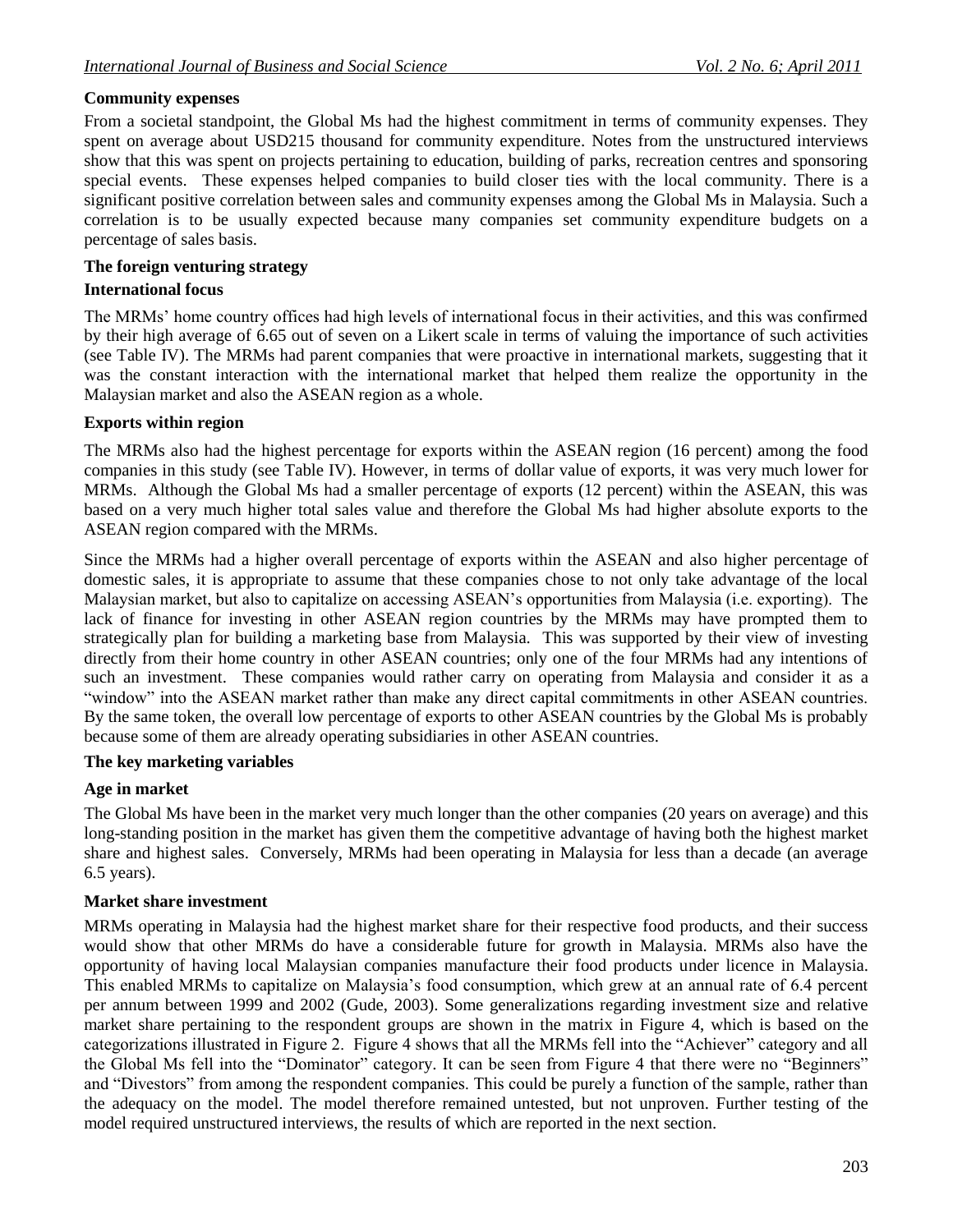### *The unstructured interview results* **Foreign investment strategy**

Table V provides the reasons given by the two categories of respondents for choosing Malaysia (with respective frequency) presented in a descending order of importance. From Table V, it can be seen that the main reasons for both Global Ms and MRMs investing in Malaysia are market demand and growth potential for their products. In the question relating to reasons as to why these companies investing in Malaysia, it was indicated that a majority of these companies went to Malaysia to capitalize on the country"s growth potential. However the Global Ms had higher percentages in terms of their companies global expansion plans, the utilization of Malaysia as a window into ASEAN, and the utilization of Malaysia"s excellent infrastructure. These major reasons (above 50 percent responses) for investing in Malaysia are supported in other studies for different regions (see Agarwal and Ramaswami, 2002; Dunning, 1993; Kojima, 1995; Kumar, 2004). It is worth noting that although the MRMs regarded Malaysia less as a window into the ASEAN, they did use it as such after they got established in Malaysia.

**Figure 4**. Marketing – Finance foreign investment matrix

| <b>RELATIVE</b><br><b>MARKET</b><br><b>SHARE</b> | Relative Market Share / Investment Matrix |                                    |                   |
|--------------------------------------------------|-------------------------------------------|------------------------------------|-------------------|
| High $>30\%$                                     | <b>ACHIEVER</b><br>(MRMs)                 | <b>DOMINATOR</b><br>$(Global\ Ms)$ |                   |
| Low $\langle 30\%$                               | <b>BEGINNER</b>                           | <b>DIVESTOR</b>                    |                   |
|                                                  | Low $\leq$ 7.5 Million                    | $High > $7.5$ Million              | <b>INVESTMENT</b> |

| Table V. The rationale for foreign MNCs investing in Malaysia |  |  |  |
|---------------------------------------------------------------|--|--|--|
|---------------------------------------------------------------|--|--|--|

| Reason for choosing Malaysia                                          | <b>MRMs</b><br>$\frac{0}{0}$ | Global Ms<br>$\frac{0}{0}$ |
|-----------------------------------------------------------------------|------------------------------|----------------------------|
| Malaysian market demand for the goods                                 | 100                          | 75                         |
| Vision of parent company and global expansion into the region         | 25                           | 71                         |
| To use Malaysia as a window into the ASEAN                            | 25                           | 57                         |
| Malaysia's excellent infrastructure                                   | 25                           | 57                         |
| Availability of educated, English speaking and good quality workforce | 25                           | 57                         |
| Corporate policy for investment in the region                         | 25                           | 50                         |
| Competitive cost of labour                                            |                              | 43                         |
| Malaysia's growth potential in the region                             | 50                           | 42                         |
| Accessibility to raw materials                                        | 25                           | 29                         |
| Low production costs                                                  |                              | 28                         |
| Malaysia's political stability                                        |                              | 14                         |

The Global Ms did not consider political stability, access to raw materials, and low production costs as major reasons for investing in Malaysia. Malaysia"s market forces outweighed the supply factors for Global Ms choosing to invest in Malaysia. Finally, care must be taken in interpreting the results due to size differences between Global Ms and other food companies (MRMs) in this study. Empirical results of this study do not explain the practical issues regarding structure, procedures and resource allocations for large and small food manufacturers.

# **Mode of entry**

The typical mode of entry for Global Ms was as international joint ventures (IJVs). None of these Global M companies were wholly owned subsidiaries (WOSs), and they had the benefit of having both local and foreign investors.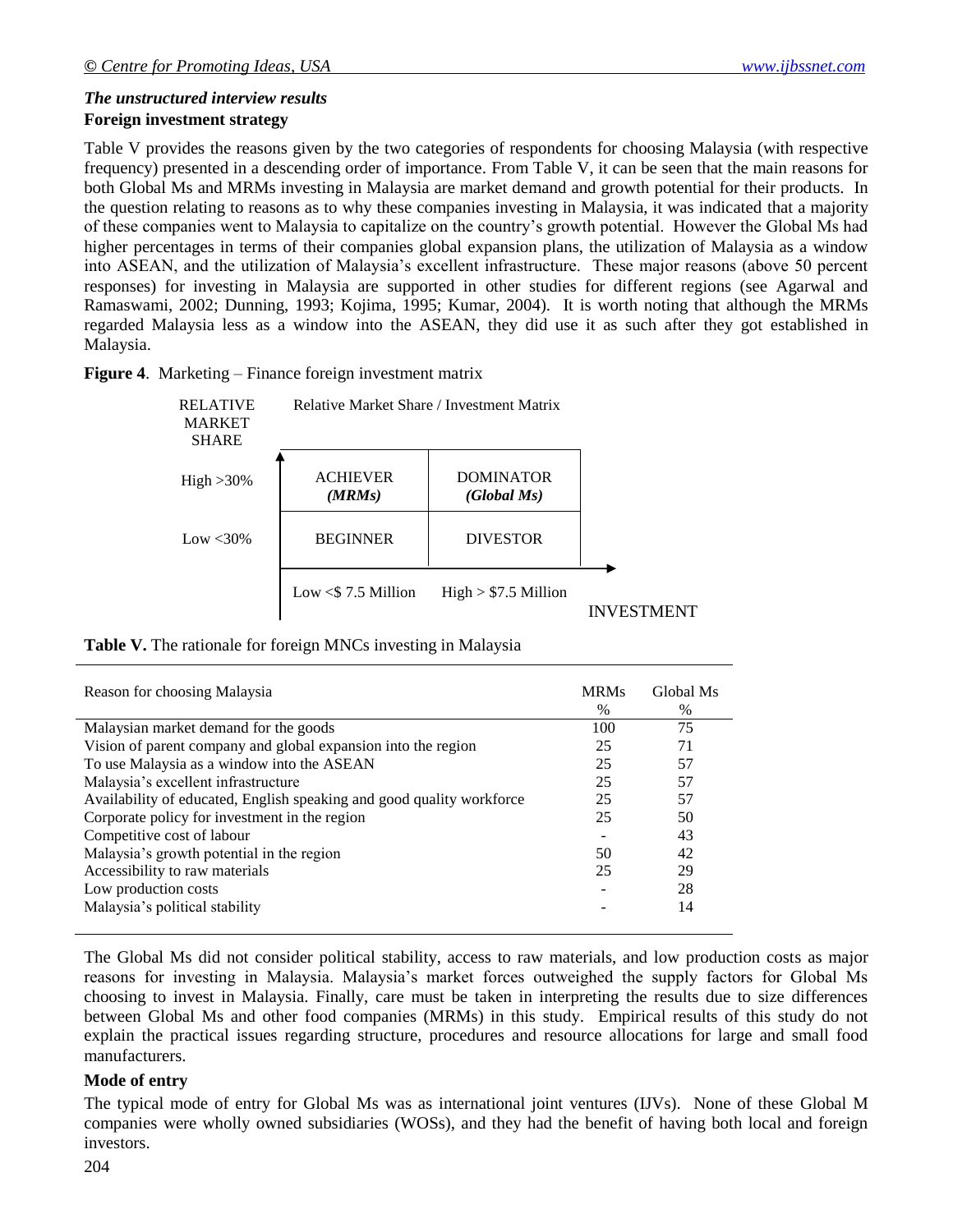The foreign component may have assisted with introduction of new product development, maintaining standards, and research and development assistance. The local partner assisted with the running of the day-to-day operations in the light of local environmental changes (including local legislation), and providing a "hands on" approach with local market needs and development. Apart from the above, close to 85 percent of this companies had intentions to invest in other ASEAN countries. Gomes-Casseres (1999) reported that restrictive host country policies have strongly encouraged US firms to establish joint ventures. These restrictive policies include host requirements for prior government approval and mandatory requirements on the level of domestic equity. It was unclear from the responses in this study as to whether these foreign companies were subject to such restrictions from the Malaysian government, or was given special exemptions. Tin (2000) has suggested that most Asian governments require local equity participation in foreign investment projects, and that local investors have been encouraged to take up the majority of equity interests in the business. In terms of local participation via employment, the Global Ms had the highest number of total staff (479 employees on average) in comparison with the other food companies, and the highest percentage of domestic equity (38.5 percent), while the MRMs had only 21.75 percent (see Table IV). There was a strong view from among many respondents that the Global Ms had joint ventures in Malaysia due to being located in an unfamiliar region, coupled with less  $R > D$  investment intensity, and with restrictions in the host country. This effect has also been highlighted in the literature as follows:-

"Japanese firms generally prefer full ownership to shared ownership for their foreign affiliates when:"

- (1) the affiliate is located in a more familiar host country;
- (2) the investing firm is more  $R > D$  intensive; and
- (3) they invest in less restrictive host countries (Padmanabhan and Cho, 2006, p. 16).

### **Product modifications**

The MRMs had localised their brand names for all their products sold in the domestic market. This indicates that they had made adaptations to their products to meet the local market demands. Failure to make product modifications to domestic market conditions has, in some cases, resulted in loss of market share, and this was experienced by General Mills with respect to Betty Crocker cake mixes in the UK (Henkoff, 2003).

*"Adapting products to local taste is essential. There are very few foods that sell uniformly across Asia (Selwyn, 2001, p. 28)."*

Again, Nissan Food, a leading Japanese food company operates in their overseas markets as follows:

*"The company pays close attention to local tastes. In India, its products are spiced with curry, while in the US, they are packed with short noodles so they can be picked up with a fork. It also carefully monitors the product cycle, introducing newer, more expensive products as markets mature (Friedland, 2003, p. 47)"*

#### **Promotional strategy**

A general view emerged that the MRMs did not spend enough on promotional support when new products were launched. The lack of promotional support was also highlighted in the interviews of Global Ms which as a group provided significant promotional support for their new products in the Malaysian market. The Global Ms believed that one of the fundamental methods of increasing market share for food products in overseas markets is by way of spending more on product promotions and market research (see also Akoorie et al., 2003). An excerpt from a publication on Australian Agri-food Industries' potential in the Asian marketplace notes the following:

*"Asian buyers see Australians as passive marketers in an environment dominated by aggressive competitors. Australia's competitors gather for more market intelligence and implement aggressive marketing programmes. Face-to-face contact between Australian firms and Asian buyers, such as regular visits and participation in trade shows, is minimal. There is a need for Australian suppliers to increase their presence in the marketplace if Australian firms are to reap benefits of proximity to Asia (Frank Small and Associates, 2005, p. 2)"*

### **Political factors**

Although the MRMs were subsidiaries or partners of large food companies" headquarters in countries with close proximity to Malaysia, they did not invest large amounts in Malaysia (see Figure 4). This may stem from a perceived fear of expansion of operations in Malaysia due to periodic tensions in the political relationship between the countries in the region (see for example: Lague, 2001; McNicoll and Marris, 2003; Murdoch, 2003; Stewart, 2003).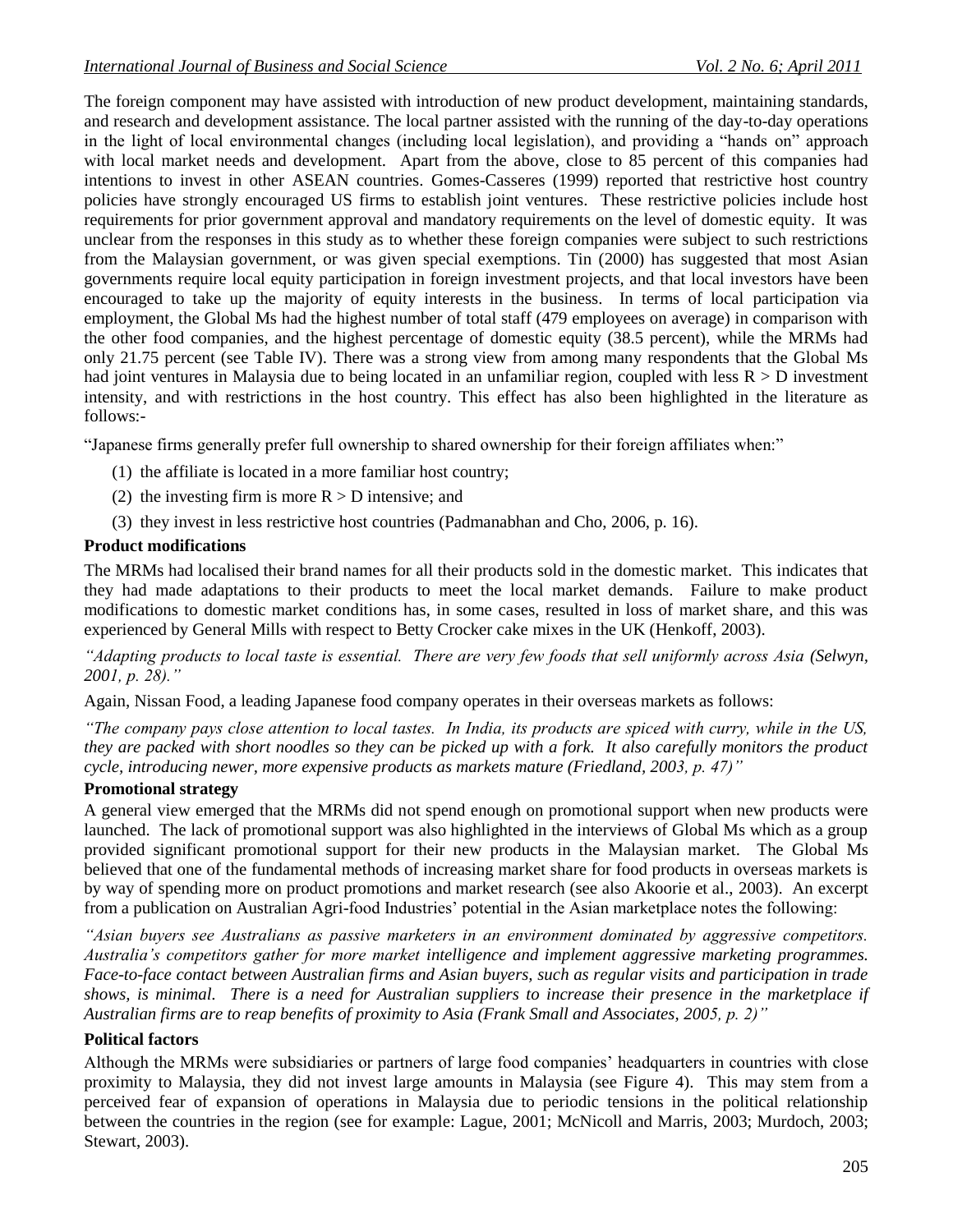Stringent control on equity requirements by the host country may also have discouraged the formation of regional IJVs (see Beamish and Banks; Contractor, 1994; Dunning, 1993).

### **Investment – market share strategies**

As shown in Figure 4, the unstructured interviews showed that firms that are "Beginners" could either focus on a strategy of low investment (often with the help of local joint ventures) to achieve relatively high market shares within a small market niche or decide to invest more financial resources in the host country and aspire to "Dominator" status. It was also recognized by the respondents that there are various intermediate stages in moving from a "Beginners" status to either that of an "Achiever" or "Dominator". Some of these intermediate stages give adequate returns in terms of risk and investment, such that the four-way dichotomy as shown in Figure 2 can be expanded to a nine way matrix as shown in Figure 5. Some organizations may have a linear growth in their investment/market share ratio (i.e "Beginner" – "Prospector" – "Dominator") while other may follow a pattern of "Beginner" – "Venturer" – "Achiever" – "Consolidator" – "Dominator". Still others may be forces into other considerably riskier options, such as "Explorers" and "High Rollers". The ultimate sacrifice is to become a "Divestor".

**Figure 5.** Relative market share / investment matrix (expanded version)



During the unstructured interviews, especially with the MRM respondents, it emerged that the possible investment – market share strategies were significantly more complex than the four – way matrix depicted in the conventional literature (see Figure 2 and 4). Many "Beginner" companies entering foreign markets via IJVs restricted further investment to only the promotional area, i.e. "Venturing" out and testing the competitive waters only through advertising. Some of these companies achieved improved market shares, leading ultimately to obtaining high returns on a relatively low investment-base (especially as advertising budgets are usually taken as an expense in the year incurrence). Such "Beginner" companies became "Achievers" via the "Venturer" route.

If only modest market share gains were achieved by such promotional strategies, then the "Beginner" company became a "Prospector", i.e. a decision was needed if to invest further to strike "gold" in terms of high market shares. Such further investments were restricted to still more promotion, or investment in the other marketingmix variables such as the "localisation" of the product, the use of local inputs and value-addition, and the settingup of distribution channels. These strategic alternatives often required fixed capital investment. Companies that continued to invest in a foreign country, without high market share gains on the other hand, acted like "high rollers", waiting for that elusive jackpot.

If any market share gains were achieved via a "Beginner"s promotional efforts, then the foray into the foreign markets was seen as an "exploration", often resulting in abandonment of divestiture. However, some foreign companies continued to invest in more promotion, and even more fixed capital, hoping to achieve market share gains and (at least) "Prospector" status. One "Achiever" status had been arrived at, firms needed to decide if to remain "small and nimble" by concentrating on only a few market-niches, or "Consolidate" their market share gains by growing in size via further investment of fixed capital, the ultimate aim being to achieve "Dominator" status.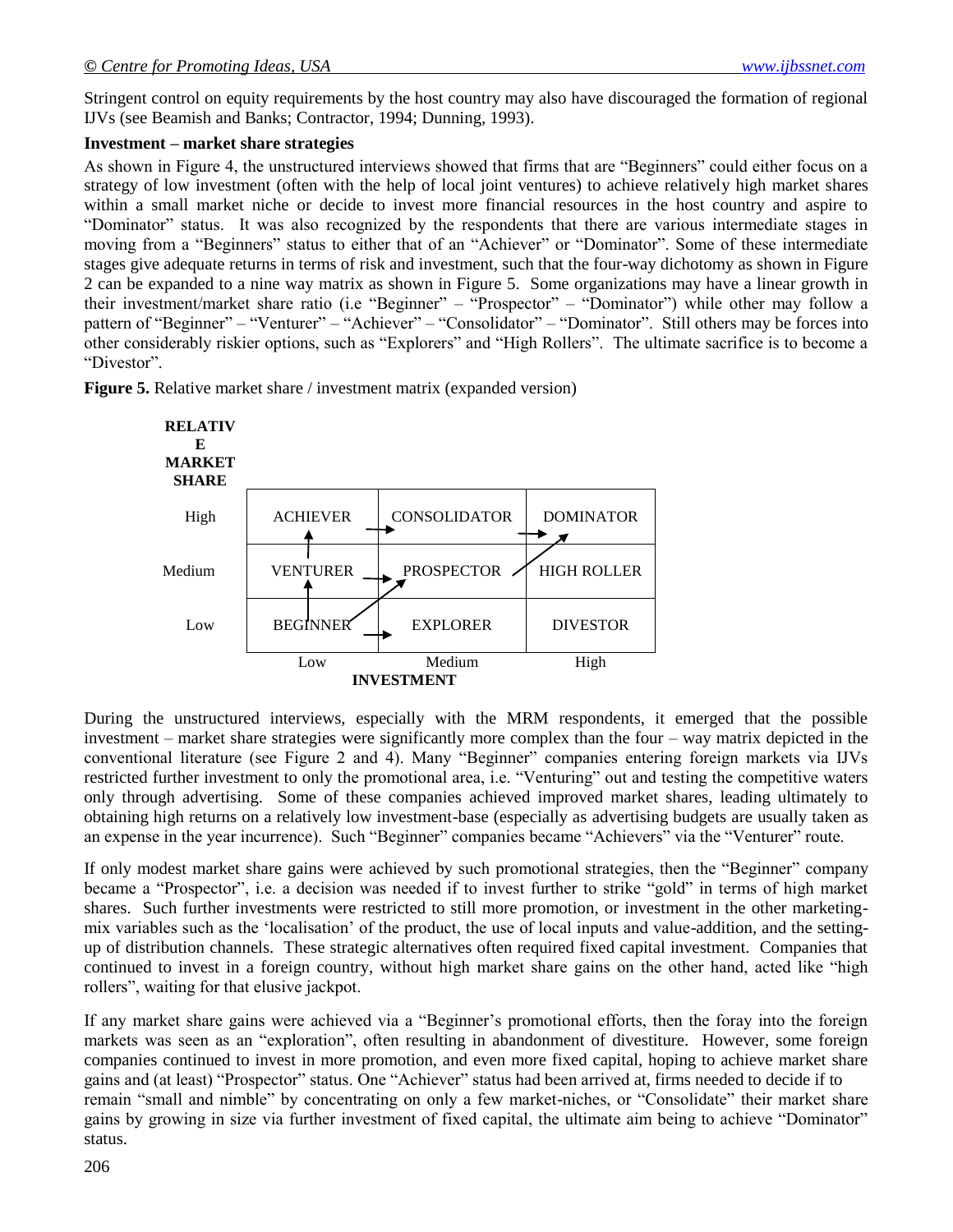### *Conclusions*

Discussions in this paper confirm Proposition 1, i.e. that the Global Ms have significantly higher levels of fixed assets, higher market share, higher total, and foreign equity than MRMs in Malaysia. The higher level of commitment of fixed assets and foreign equity together with a higher market share indicates that the Global Ms seem to be more settled in Malaysia than the MRMs. These results were, to a large extent, expected. Interestingly however, the MRMs had higher value-adding of local Malaysian components in comparison to the MGMs in this study. Further, although in US dollar terms, Global Ms exported more than MRMs (USD 10.62 million compared to USD 1.92 million); by controlling for size, and when export sales to ASEAN are expressed as a percentage of total sales, then it was seen that MRMs exported significantly higher percentage of sales within the ASEAN region. These MRMs in Malaysia seemed to be utilizing the country as a window into ASEAN, one reason being that their financial resource base was inadequate for direct investment in other ASEAN countries. In many cases the Global Ms already had their presence via joint-ventures or subsidiaries in other ASEAN countries, a factor which would have contributed to their lesser percentage of export sales. This confirms the investment attitudes of "Dominators" and "Achievers" (see Figure 4).

This view further confirms the findings of PIMS/BCG studies which have indicated the role between market share and investment (Buzzell and Gale, 1997; Buzzell et al., 1995; Buzzell and Wiersema, 1991; Henderson, 1999). A possible option for these "Achivers" was to achieve even higher levels or relative share with only minimum increase in focused investment, especially in promotion (i.e. to become "Consolidators" and then "Dominators"). This paper also confirmed Proposition 2 that there were significant differences in the investment size to market share variables between the MRMs and MGMs and the results also suggested that the two-by-two "Relative Market Share/Investment Matrix" should be expanded to a nine way matrix to introduce new strategies that were discovered in the study in relation to relative market share and investment. The interviews highlighted for example the view that MRMs have the potential to become "Consolidators" and "Dominators", but that this potential has been hampered due to lack of resources and their reluctance to invest (see Figure 5). These companies are in danger of experiencing loss of market share as suggested by Jarret (2006), and having to divest from the Malaysian market.

### *References*

- 1. Aaby, N.-E. and Slater, S.F. (1999), "Management influences on export performance: a review of empirical literature, 1978-99", International Marketing Review, Vol. 6, pp. 7.23.
- 2. Agarwal, S. and Ramaswami, S.N. (2002), "Choice of foreign market entry mode: impact of ownership, location and internationalization factors", Journal of International Business Studies, First Quarter, pp. 1-27.
- 3. Akoorie, M., Barber, K. and Enderwick, P. (2003), "Europe, 2002: implications for New Zealand business", European Journal of Marketing, Vol. 27 No. 1, pp. 22-34.
- 4. Anonymous (2003), "Rethinking South African operations: Kellogs targets black consumers", Business Africa, Vol. 2 pp. 8-9.
- 5. Ayal, I. (2002), "Industry export performance: assessment and prediction", Journal of Marketing, Vol. 46 No. 3, pp. 54-61.
- 6. Barney, J. (2001), "Firm resources and sustained competitive advantage", Journal of Management, Vol. 17 No. 1, pp. 99-120.
- 7. Beamish, P.W. and Banks, J.C. (1997), "Equity joint ventures and the theory of the multinational national enterprise", Journal of International Business Studies, Vol. 18, Summer, pp. 1-16.
- 8. Buttery, A.E. and Buttery, E.M. (1998), "The Impact of Networking on Marketing, Journal of the Australian and New Zealand Academy of Management, 4(2): 27-36.
- 9. Buzzell, R.D. and Gale, B.T. (1997), The PIMS Principles, Free Press, New York, NY.
- 10. Buzzell, R.D. and Wiersema, F.D. (1991), "Market share a key to profitability", Harvard Business Review, Vol. 59, January-February, pp. 135-44.
- 11. Buzzell, R.D., Gale, B.T. and Sultan, R.G.M. (1995), "Market share a key to profitability", Harvard Business Review, January-February, pp. 97-106.
- 12. Cavusgil, S.T. (1996), Organisation determinants of firm"s behaviour: An empirical analysis, The University of Wisconsin, Madison.
- 13. Cavusgil, S.T. (1994), "Differences among exporting firms based on their degree of Internationalization", Journal of Business Research, Vol. 12, pp. 195-208.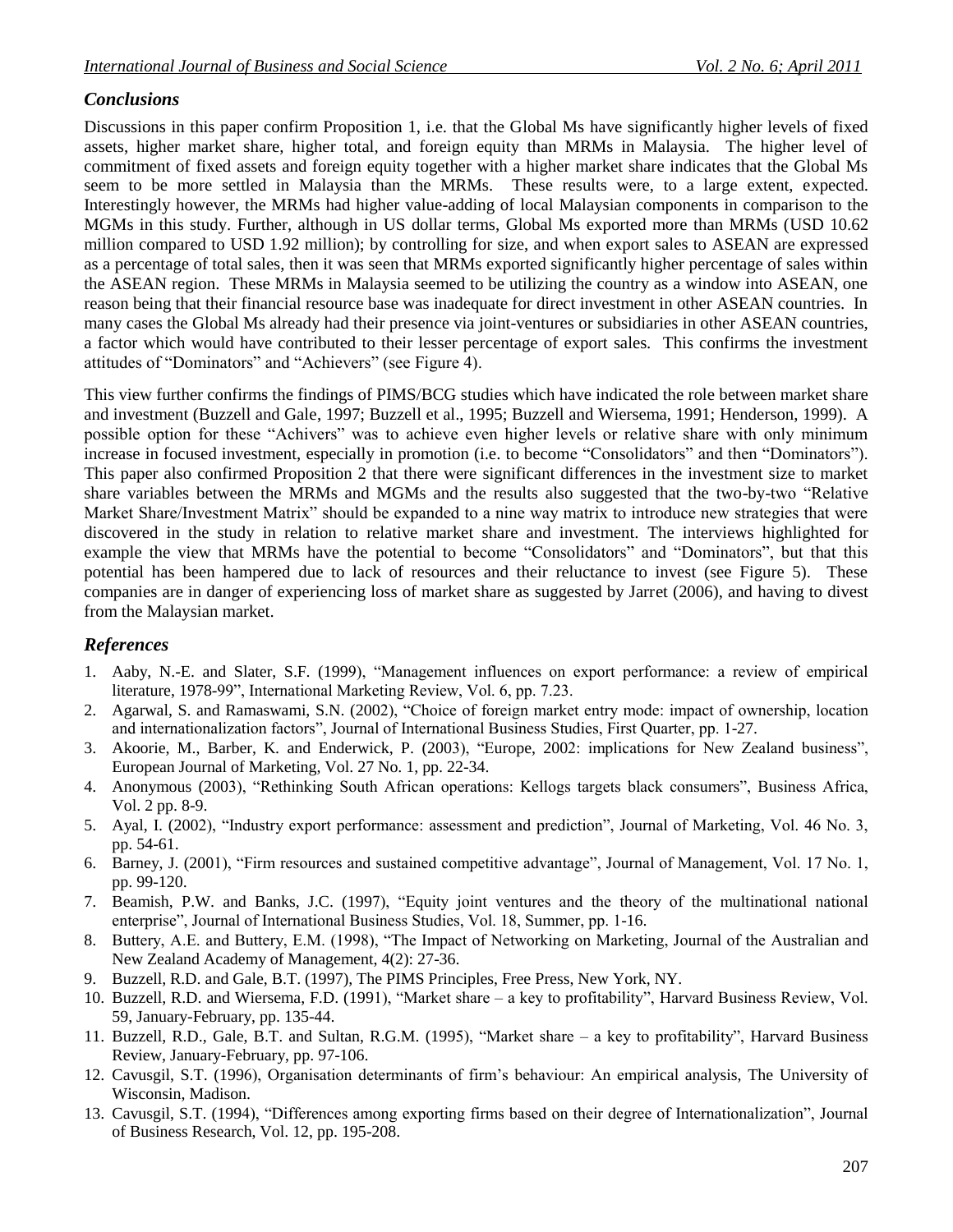- 14. Cavusgil, S.T. and Nevin, J.R. (1991), "Internal determinants of export marketing behavior: an empirical investigation", Journal of Marketing Research, Vol. 18, February, pp. 114-19.
- 15. Cavusgil, S.T. and Zou, S. (2004), "Marketing strategy performance relationship: an investigation of the empirical link in export market venturers", Journal of Marketing, Vol. 58, January, pp. 1-21.
- 16. Chan, P.S. (2005), "International joint ventures vs. wholly owned subsidiaries International joint ventures vs. wholly owned subsidiaries", Multinational Business Review, Vol. 3 No. 1, Spring, pp. 37-44.
- 17. Cheng, K.M. (2004), Malaysia"s Food Retailers and Wholesalers, Marketing Officer, Australian High Commission.
- 18. Chia, O.P (1996), Malaysian investment in China, IDE SIE Report No.3. Tokyo: Institute of Developing Economies
- 19. Christensen, C.H., d. Rocha, A. et al. (1997), "An empirical investigation of factors influencing exporting success of Brazilian firms", Journal of International Business Studies, Fall, pp. 61-77.
- 20. Clausi, A.S. (2004), "US food system for the 21<sup>st</sup> century", Vital Speeches of the Day, Vol,. 60, pp. 542-4.
- 21. Collis, D.J. (2001), "A resource-based analysis of global competition: the case of the bearings industry", Strategic Management Journal, Vol. 12, Summer, pp. 49-68.
- 22. Contractor, F. (1994), "Choosing between direct investment and licensing: theoretical considerations and empirical tests", Journal of International Business Studies, Winter, pp. 167-88.
- 23. Dunning, J.H. (1993), "The determinants of international production, Oxford Economic Papers, Vol. 25. 3, pp. 289-336.
- 24. Eager, A. (2003), "Please leave the farm gate open", Australian Business Monthly. Vol. 13, pp. 36-7.
- 25. Fawcett, S.E. (2003), "Purchasing characteristics and supplier performance in Maquiladora operations", International Journal of Purchasing and Materials Management, Vol. 29 No. 1, pp. 25-34.
- 26. Fladmore-Lindquist, K. and Tallman, S. (2004), "Resources-based strategy and competitive advantage among multinationals", Advances in Strategic Management, Vol. 10A, pp. 45-72.
- 27. Frank Small and Associates (2005), A Customer Focus on Food Quality, Department for Industry Science and Technology, Canberra.
- 28. Friedland, J. (2003), "Companies: stretched thin", Far Eastern Economic Review, February 25, 1987, Vol. 156, pp. 46-7.
- 29. Furzer, M.M. (1999), "The globalization of Australian agribusiness", Agribusiness, Vol. 5 No. 3, pp. 243-7.
- 30. Gomes-Casseres, B. (1999), "Ownership structures of foreign subsidiaries", Journal of Economic Behavior and Organization, Vol. II, pp. 1-25.
- 31. Grant, R.M. (2001), "The resource-based theory of competitive advantage: implications for strategy formulation", California Management Review, Vol. 33 No. 3, pp. 114-35.
- 32. Gude, P. (2003). "Keynote address: business briefing on Clean Food Australia: the agribusiness research unit in conjunction with Agribusiness Association of Austalia and New Zealand and the Department of Agriculture", Victoria.
- 33. Guisinger, S.E. (1995), Investment Incentives and Performance Requirements: Patterns of International Trade, Promotion, and Investment, Praeger Press, New York, NY.
- 34. Hamilton, R., Morison, I and Ul Haq, R. (1996) "Towards a working definition of a strategic alliance, Conference Paper, ESRC Management Teaching Fellow"s Research Colloquium, University of Leeds, 25 March.
- 35. Henderson, B.D. (1999), Henderson on Corporate Strategy, ABT Books, Cambridge, MA.
- 36. Henkoff, R. (2003), "The hot new seal of quality", Fortune, 28 June, pp. 116 120.
- 37. Jarrett, I. (2006), "Rejuvenating the humble pie", Asian Business, June, Vol. 32, pp.  $23 4$ .
- 38. Kojima, K. (1995), "The allocation of Japanese direct foreign investment and its evolution in Asia", Hitotsubashi Journal of Economics, Vol. 26, pp. 99 – 116.
- 39. Kumar, N. (2004), "Determinants of export orientation of foreign production by US multinationals: an intercountry analysis", Journal of International Business Studies, Vol. 25 No. 1, pp. 141 – 56.
- 40. Lague, D. (2001), "Malaysian stand-off threatens to spread", The Australian Financial Review, 18 July, p. 12.
- 41. Lecraw, D.J. (1981), "Internationalization of firms from LDCs: Evidence from the Asean Region. In Kumar & Maxwell G. Mc Leod (eds). Multinationals from Developing Countries, Lexington MA
- 42. Leibold, M. (1999), "Towards new strategy orientation for regions, industries and firms", Journal of Global Marketing, Vol. 3 No. 1, pp. 69 – 80.
- 43. Lotterman, E. (2003), "Adding value to agriculture. New life for an old industry?", Fedgazette, Vol. 5, pp.  $1 3$ .
- 44. Mahoney, J.T. and Pandian, J.R. (2002), "The resource-based view within the conversation of strategic management", Strategic Management Journal, Vol. 13 No. 5, pp. 363 – 80.
- 45. McClintock, B. (1998), "Recent theories of direct foreign investment: an institutionalist perpective", Journal of Economic Issues, Vol. 22 No. 2, pp. 477 – 84.
- 46. McMaster, G. (2002), Optimising Processing Performance of Australian Wheat Varieties for Asian Markets, paper presented at the Fifth International Agribusiness Conference – Trading with Asia, Melbourne, Australia.
- 47. McNicoll, D.D. and Marris, S. (2003), "Exporters brace for business backlash", The Australian, 29 November, p. 3.